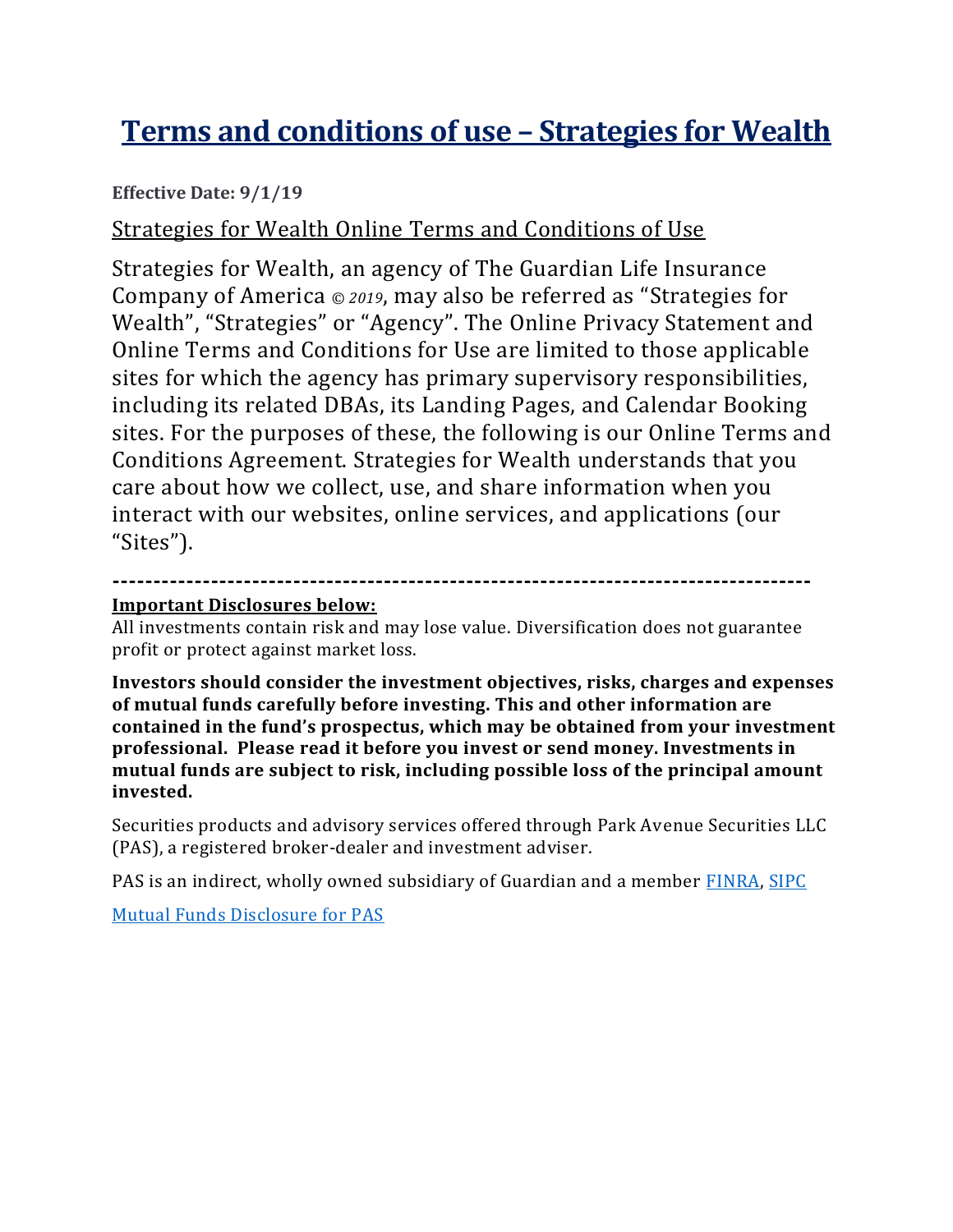## **Introduction**

These Terms and Conditions ("Terms") apply to your use of any of Strategies for Wealth, as described above, The Guardian Life Insurance Company of America's ("Guardian") online interfaces (*e.g.,* websites, applications, or online services) and any Guardian U.S. affiliate or subsidiary online interface that links to them, (collectively, the "Sites"), including any content, functionality, and services offered on or through the Sites, regardless of how you access the Sites.

The term "Guardian" includes its parents, subsidiaries, affiliates, predecessors, successors, and assigns.

When used in these Terms, "we" and "our" mean Guardian and "you" and "your" refer to any individual, company, or legal entity that accesses or otherwise uses the Sites. Words importing the singular number include the plural and vice versa.

We reserve the right to modify or amend these Terms from time to time with or without prior notice. Your accessing and continued use of our Sites following the posting of changes to these Terms will mean you accept those changes. You should review these Terms from time to time to be aware of any changes that are made. These Terms constitute a binding agreement between you and Guardian.

If you do not agree to these Terms, please do not use the Sites.

## **Accepting the Terms**

In order for you to use the Sites, you must first accept these Terms. You can accept these Terms by:

1) On a Site, or any part of a Site, that requires registration, signing in or checking a box near a statement that indicates your agreement with or acceptance of the Terms; or

2) Using any of the Sites that link to these Terms, in which case you understand and agree that these Terms will apply to your use of those Sites (or any parts of them), in which case, if you do not agree, you should immediately discontinue your use of the Sites.

You may wish to print or save a copy of the Terms for your records.

## **Privacy**

Please review our Online Privacy Statement and other privacy notices, which explain how we may collect, use, and share information from or about you. The Online Privacy Statement is incorporated into and made a part of these Terms.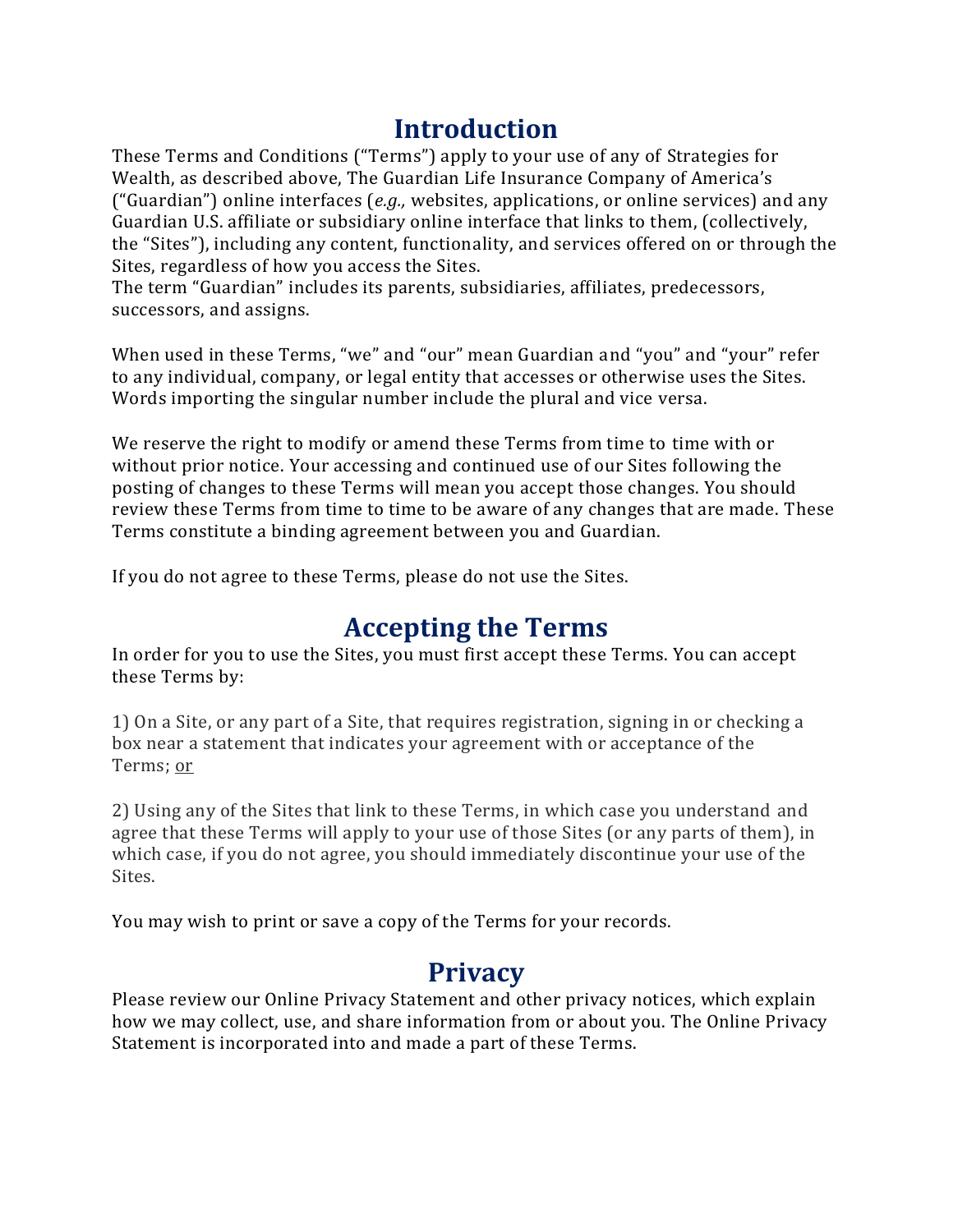## **Additional Terms**

Portions of the Sites, as well as certain products and services offered by Strategies for Wealth and Guardian through the Sites, may be governed by other or additional terms and conditions. For example, certain products and services offered by Strategies for Wealth and Guardian may be subject to specific governmental regulations, and therefore will have separate terms and conditions that apply to them. You agree to review all applicable terms and conditions relevant to Strategies for Wealth and Guardian products and services that you access and use. To the extent that these Terms conflict with any additional terms and conditions, the additional terms and conditions shall govern and control.

Further, you may have established an account, contract or policy with Guardian which is governed by an account, contract or policy agreement. To the extent that these Terms conflict with your account, contract or policy agreement, the account, contract or policy agreement shall govern.

## **Registration and Security**

You may need to create an account or provide authentication information such as a policy number to have access to parts of the Sites. In consideration of your use of the Sites, you agree to: (a) provide true, accurate, current and complete information about yourself as prompted by the Sites' registration and/or authentication process and (b) maintain and promptly update your information to keep it true, accurate, current and complete. If Guardian suspects that such information is untrue, inaccurate, not current, or incomplete, Guardian has the right to suspend or terminate your account and refuse any and all use of the Sites. Unauthorized use of or access to portions of the Sites requiring authorization such as an account username and password is prohibited.

You must protect the security and confidentiality of any established username, password and security information you use to access the Sites. Anyone able to provide your username and password will be able to access your account and you will be held responsible for any and all activities that occur under your account. You agree to immediately notify us of any unauthorized use of your security credentials, your account, or any other breach of security of which you become aware. You are responsible for taking precautions and providing security measures best suited for your situation and intended use of the Sites.

## **Intellectual Property Rights and Ownership**

All of the information and content displayed on the Sites including, without limitation, text, graphics, photographs, images, moving images, sound, and illustrations ("Content"), is owned by Strategies for Wealth, Guardian, its licensors, agents, and/or Content providers. All Content on the Sites, without limitation, is protected worldwide by trade dress, copyright, moral rights, trademark and other applicable intellectual property laws.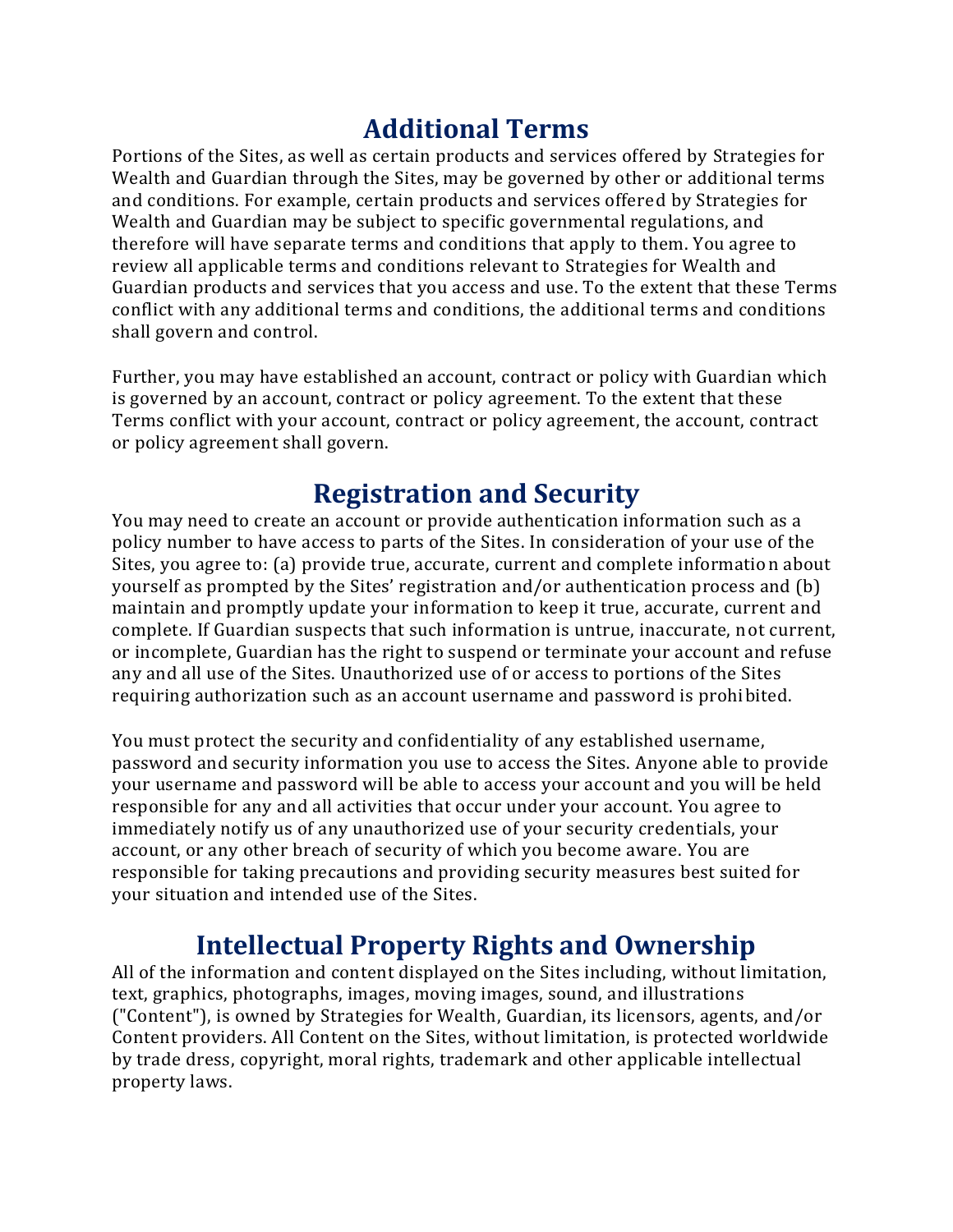Except as may be otherwise indicated on the Sites, Content is provided for informational purposes and you are authorized to view, play, print and download documents, audio and video found on our Sites for your personal or internal business purposes only. You may not use, copy, reproduce, republish, upload, post, transmit, distribute, or modify the Content for any commercial purpose without Guardian's prior express written consent.

The Sites, the Content and all related rights shall remain the exclusive property of Strategies for Wealth, Guardian, its licensors, agents and/or Content providers, unless otherwise expressly agreed. You acknowledge that you do not acquire any proprietary rights by copying or downloading any Content that is copyrighted or protected by any other intellectual property right. You agree that you will not remove any copyright, trademark, or other proprietary notices from material found on the Sites.

GUARDIAN® and the GUARDIAN G® Logo are registered service marks of Guardian, and all other trademarks and service marks ("Marks") on the Sites are proprietary trademarks and/or service marks of Guardian, its licensors, agents and/or Content providers unless otherwise indicated. No right, title or interest in any such marks is granted you in these Terms, and you are not authorized to reproduce or otherwise use any such Marks absent prior express written approval from Guardian, its licensors, agents and/or Content providers, as applicable, in each instance.

#### **Intellectual Property Claims**

Guardian, itself the owner of valuable intellectual property, respects the intellectual property rights of others. Third party materials that we do not own or control may be transmitted, stored, accessed or otherwise made available using the Sites. Guardian has adopted a policy that provides for the removal of any content or the suspension of any user that is found to have repeatedly infringed on the copyright of a third party. If you believe that any material available via the Sites violates your copyright rights, you should notify us using the notice procedure for claimed infringement under the DMCA (17 USC Section 512). Please promptly notify Guardian's agent: Logan Gould, [litigation@glic.com](mailto:litigation@glic.com) or 212-919-8565. Please make you sure that you specifically identify the copyrighted work that you claim has been infringed by providing specific URL(s) and a precise description of where the copyrighted material is located on the page(s).

We may give notice to our users of any infringement notice by means of a general notice on any of our Sites, electronic mail to a user's e-mail address in our records, or by written communication sent to a user's last known physical address in our records. If you receive such an infringement notice, you may provide counter-notification in writing. Please be advised that if you submit a counter-notification, that notice along with your identifying information included in the notice will be provided to the party that submitted the original claim of infringement.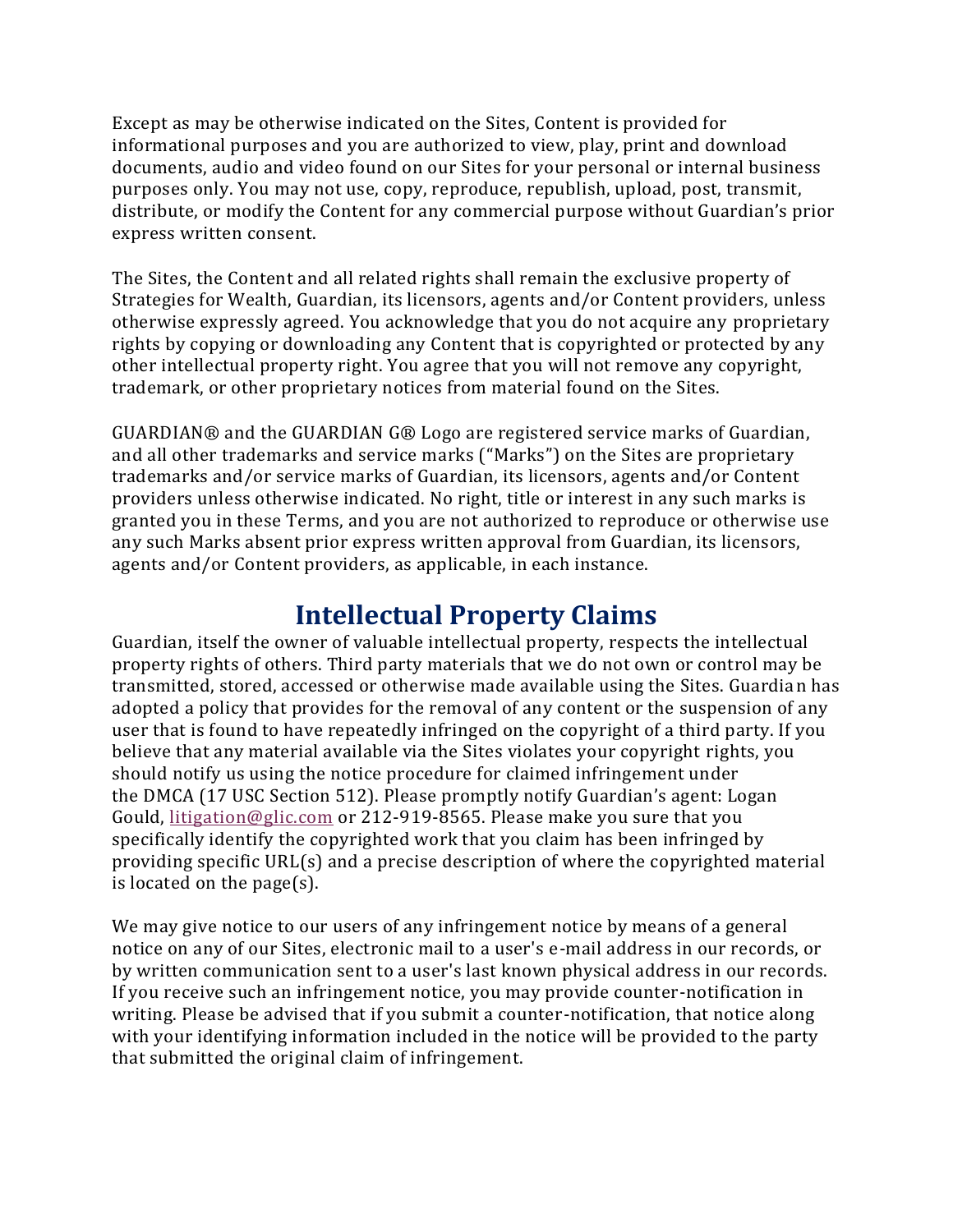If you believe that content on the Sites violates other non-copyright intellectual property rights, including your trademark or publicity rights, please promptly notify Guardian by submitting the following information to the street or email address set forth below: the basis for your rights (including any trademark or other relevant registrations); a succinct description of the alleged violation and the nature of the rights violated; and the location (including URL or internet address) of the content that you believe to be infringing on the Sites.

By Mail: The Guardian Life Insurance Company of America

10 Hudson Yards

New York, NY 10001

By Email: [litigation@glic.com](mailto:litigation@glic.com)

#### **Restrictions on Use of the Sites**

You agree that you will not post material on the Sites, or otherwise use the Sites or Content in any manner, that could: (i) humiliate, threaten, defame, harass, or injure other people or their property rights, including, but not limited to, intellectual property rights; (ii) violate the privacy or publicity rights of other individuals or entities; (iii) be considered criminal conduct or give rise to civil liability; or (iv) otherwise violate any law or regulation or these Terms. You further understand and agree that posting unsolicited advertisements on the Sites is expressly prohibited by these Terms.

You agree that you will not use any robot, spider, scraper or other automated means to access the Sites for any purpose without our express written permission. Additionally, you agree that you will not: (i) take any action that imposes, or may impose in our sole discretion an unreasonable or disproportionately large load on our infrastructure; (ii) interfere or attempt to interfere with the proper working of the site or any activities conducted on the Sites; or (iii) bypass any measures we may use to prevent or restrict access to the Sites.

Any unauthorized use of our Sites or computer systems is a violation of these Terms. In addition to any remedies that we may have at law or in equity, if we determine, in our sole discretion, that you have violated or are likely to violate the foregoing prohibitions, we may take any action we deem necessary to prevent or cure the violation, including without limitation, the immediate termination of your access to the Sites.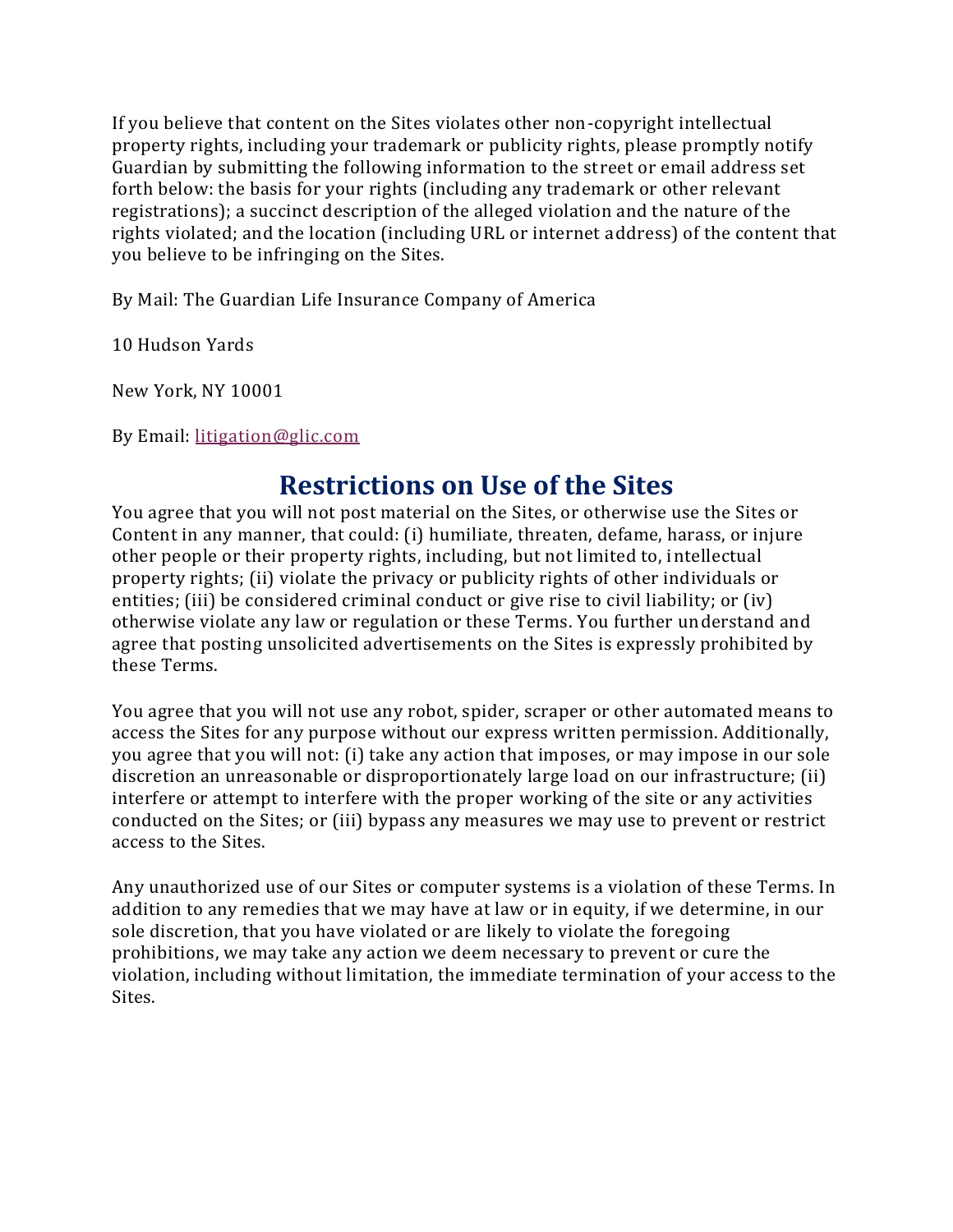## **Unsolicited Submissions**

Strategies for Wealth and Guardian do not accept or consider creative ideas, suggestions, or materials other than those it has specifically requested. This policy is designed to avoid misunderstandings if projects developed by Strategies for Wealth or Guardian's professional staff seem to others to be similar to their own creative work. Accordingly, Guardian requests that you not submit any creative ideas, suggestions, or materials except where specifically requested or solicited.

However, if you do send us any unsolicited suggestions, (i) you agree not to assert any ownership right of any kind in against Strategies for Wealth or Guardian (including, but not limited to copyright, trademark, unfair competition, moral rights, or implied contract), (ii) you hereby grant Strategies for Wealth and Guardian a nonexclusive, perpetual, worldwide license to use the unsolicited submission in every media and for every purpose now known or hereinafter discovered, and (iii) you waive the right to receive any financial or other consideration in connection with such unsolicited submission including, but not limited to, credit. You agree to release Strategies for Wealth, Guardian (and our officers, directors, agents, subsidiaries, joint ventures and employees) from any claims, demands, or damages (actual and consequential) arising out of, or in any way connected with, your unsolicited submissions, including, without limitation, all claims for theft of ideas or copyright infringement.

#### **Links**

Running or displaying the Sites or any Content displayed on the Sites in frames or through similar means on another site without our prior written permission is prohibited.

From time to time, the Sites may contain links to third-party websites that are not owned, operated or controlled by Strategies for Wealth or Guardian. All such links are provided solely as a convenience to you. We are not responsible for any content, materials or other information located on or accessible from any other websites. Nor do we endorse, guarantee, or make any representations or warranties regarding any other websites, or any content, materials or other information located or accessible from those websites. If you decide to access any other websites linked to or from the Sites, you do so entirely at your own risk.

## **Availability of Products and Services; United States Only**

Certain products and services offered by Strategies for Wealth or Guardian through the Sites may not be available in all areas of the United States ("U.S"), and you may not be eligible for all products and services. Strategies for Wealth and Guardian reserve the exclusive right to determine availability and eligibility for our products and services.

The Sites are directed to and are intended to be made available only to persons in the United States and are not intended for distribution to, or use by, any person in any other country or any jurisdiction where such distribution or use would be contrary to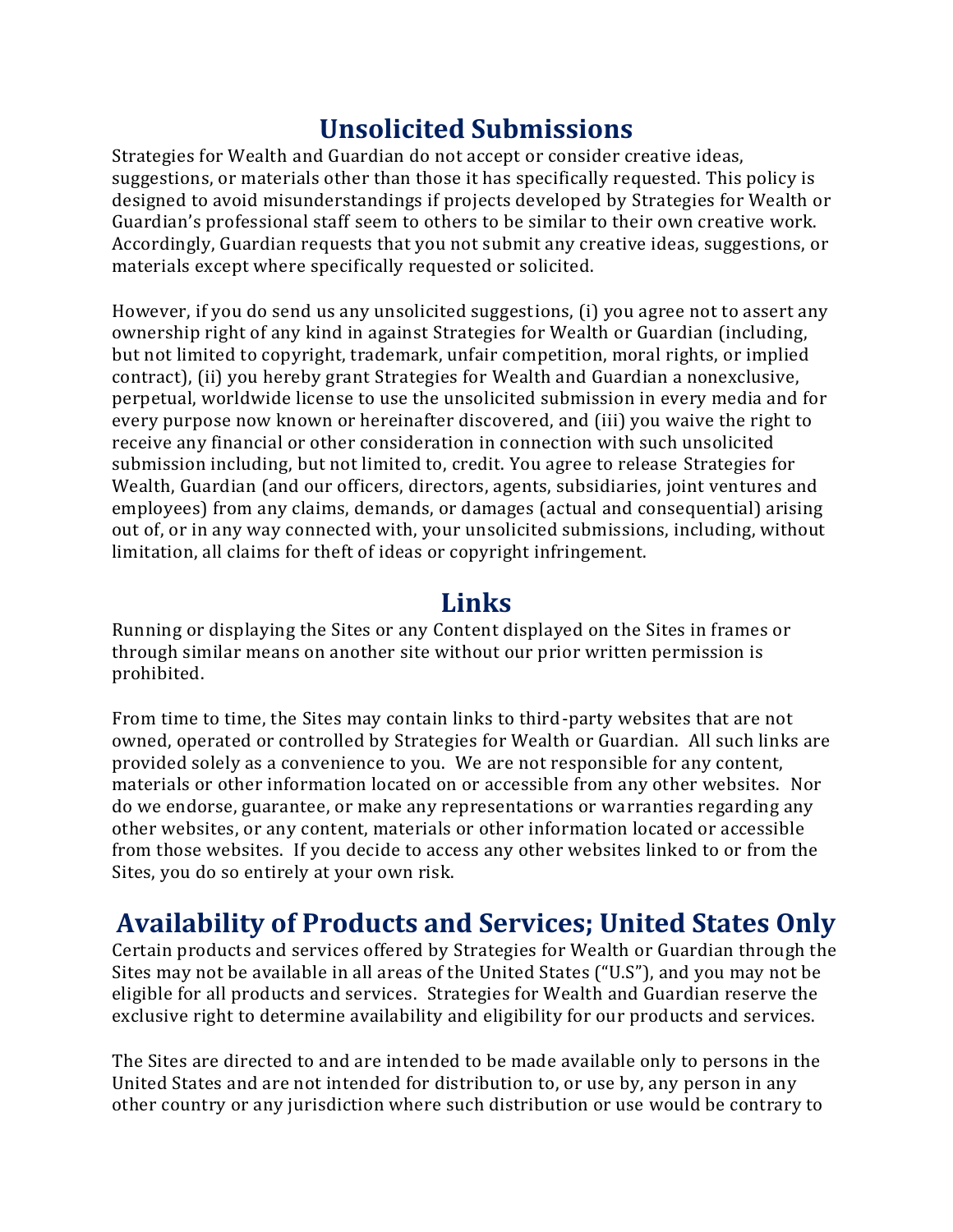law or regulation or that would subject Strategies for Wealth or Guardian to any registration requirement within such jurisdiction or country. Persons who access the Sites do so on their own initiative and are responsible for compliance with applicable local laws and regulations. Software and other materials from Sites may be subject to export controls imposed by the United States and may not be downloaded or otherwise exported to any country or anyone prohibited by law. Strategies for Wealth and Guardian prohibit your downloading or exporting of software or other material from the Sites in violation of U.S. export laws and any applicable international or foreign laws, including the laws of your resident country. By downloading software or other material from the Sites, you represent and warrant that you are able to do so in full compliance with the laws of the United States and all applicable international and foreign laws, including the laws of your resident country.

#### **Warranty Disclaimer**

Your use of the Sites is at your own risk. The Content, products and services provided on, through, or in connection with the Sites or otherwise provided by us are provided "as is" and for informational purposes only. To the fullest extent permitted by applicable law, we hereby disclaim all representations and warranties of any kind, either express or implied, with including, but not limited to, warranties of merchantability, fitness for a particular purpose, security, non-infringement of intellectual property, freedom from computer virus, or warranties arising from course of dealing or course of performance. We do not represent or warrant that the Sites or the Content will be uninterrupted or error-free, that defects will be corrected, or that the Sites are free of viruses or other harmful components.

We attempt to ensure that Content on the Sites is complete, accurate and current. Despite our efforts, Content may occasionally be inaccurate, incomplete or out of date. We make no representations or warranties regarding the completeness, accuracy, timeliness, or reliability of any Content, nor do we assume any duty to update such Content.

No advice or information, whether oral or written, obtained from Strategies for Wealth or Guardian or through our Sites, products or services will create any warranty not expressly made herein. The foregoing exclusions of warranties do not apply to the extent prohibited by applicable law.

The Sites are not a substitute for seeking financial advice concerning your specific circumstances from a qualified attorney, accountant, investment or other professional advisor. As a courtesy, Guardian makes efforts to ensure the accuracy of information provided, but the accuracy of information on the Site is not guaranteed and may be subject to change without notice, and revisions to material posted on the Site may not be made immediately following any such change. While the Site (i) may display language or features from an insurance policy/policies or a variable annuity contract/contracts; or (ii) may summarize certain features of an insurance policy/policies; or (iii) may provide information about advisory or brokerage accounts,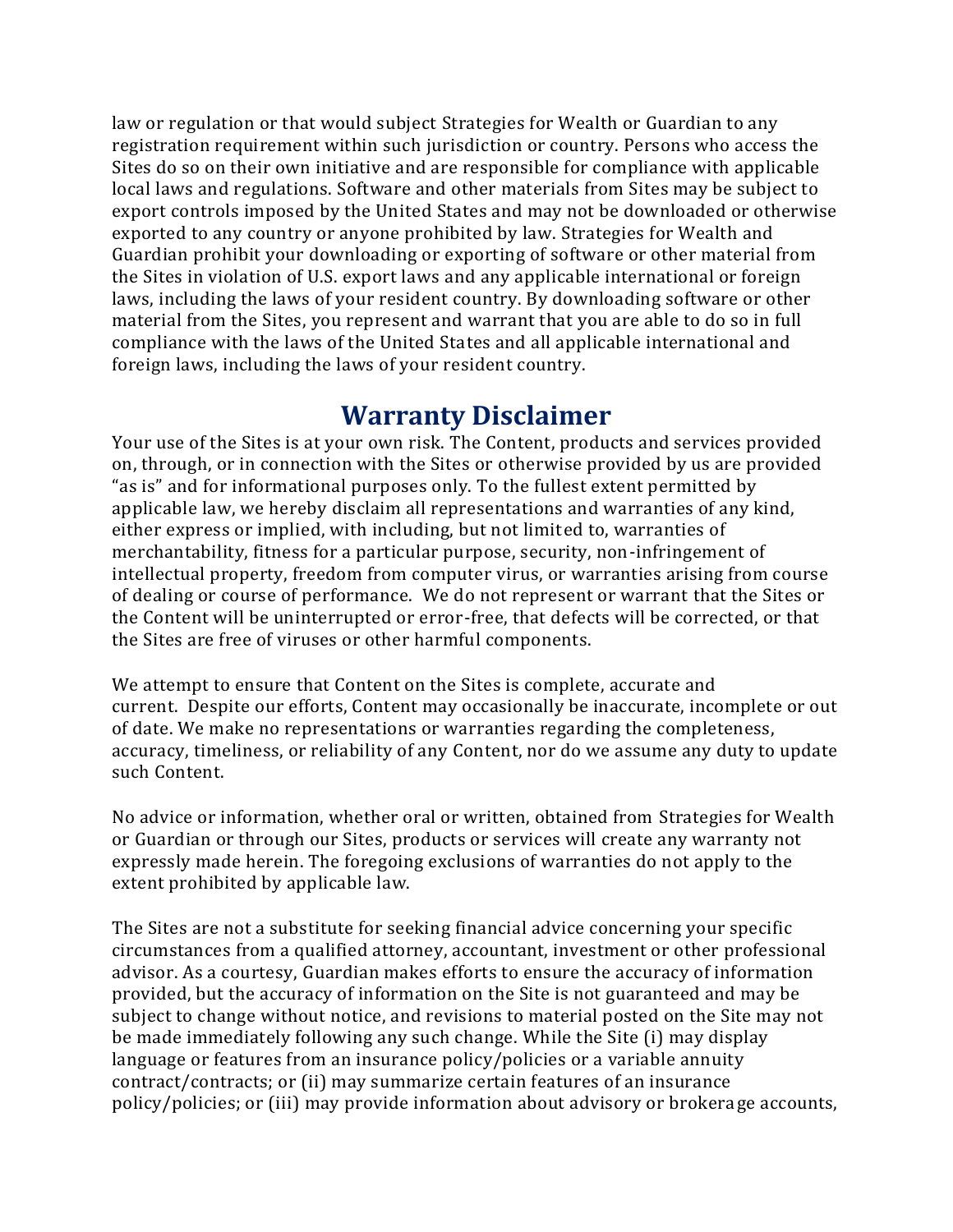nothing stated in the Site modifies, alters, or supplants the terms of any insurance policy or annuity contract, or any advisory or brokerage account statements or information, in any way, nor should such content be construed as such.

The Content contained on the Sites is not intended, in any manner, as an official brokerage or mutual fund statement, quarterly performance report or a record of policy values.

The Content is not to be used as an official books and records statement of Guardian or its affiliates. Any performance data quoted represents past performance and does not guarantee future results. The investment return and principal of an investment will fluctuate so that an investor's shares when redeemed may be worth more or less than the original cost. The values represented on the Site may not reflect the true original cost of your initial investment. You should not rely on this information for any financial decision making. You are encouraged to review and maintain the official source document(s) provided by the account or policy custodian(s). Those source documents may contain notices, disclosures and other important information and may also serve as a reference should questions arise regarding the accuracy of the information in this report. Always refer to these source documents for lending, legal or tax purposes.

Some Content of the Sites, including but not limited to Park Avenue Securities account data, exchange data, market data, news, and other information services, are provided by third parties as a convenience to you ("Third Party Content"). Third Party Content is outside Strategies for Wealth and Guardian's control. Neither Strategies for Wealth, Guardian nor the provider(s) of Third Party Content take responsibility for the suitability of the Third Party Content. The provision of Third Party Content is not an endorsement of the Third Party Content, any third party service, or its sponsoring organization.

REFERENCE TO A FUND OR SECURITY INCLUDED ANYWHERE ON OUR SITES IS NOT A RECOMMENDATION TO BUY, SELL, OR HOLD THAT, OR ANY OTHER SECURITY.

THE SITES AND THE CONTENT CONTAINED ON STRATEGIES FOR WEALTH AND RELATED OR ASSOCIATED AFFILIATES AND GUARDIAN'S SITES ARE PROVIDED "AS IS" AND AS AVAILABLE. AS SUCH, GUARDIAN MAKES NO, AND TO THE FULLEST EXTENT PERMITTED BY LAW HEREBY DISCLAIMS ANY, WARRANTY OF ANY KIND, EXPRESS OR IMPLIED, INCLUDING BUT NOT LIMITED TO THE IMPLIED WARRANTIES OF TITLE, NONINFRINGEMENT, MERCHANTABILITY AND FITNESS FOR A PARTICULAR USE OR PURPOSE.\*\*

\*\*In jurisdictions that do not permit the exclusion of implied warranties, this exclusion may not apply.

WITHOUT LIMITING THE FOREGOING: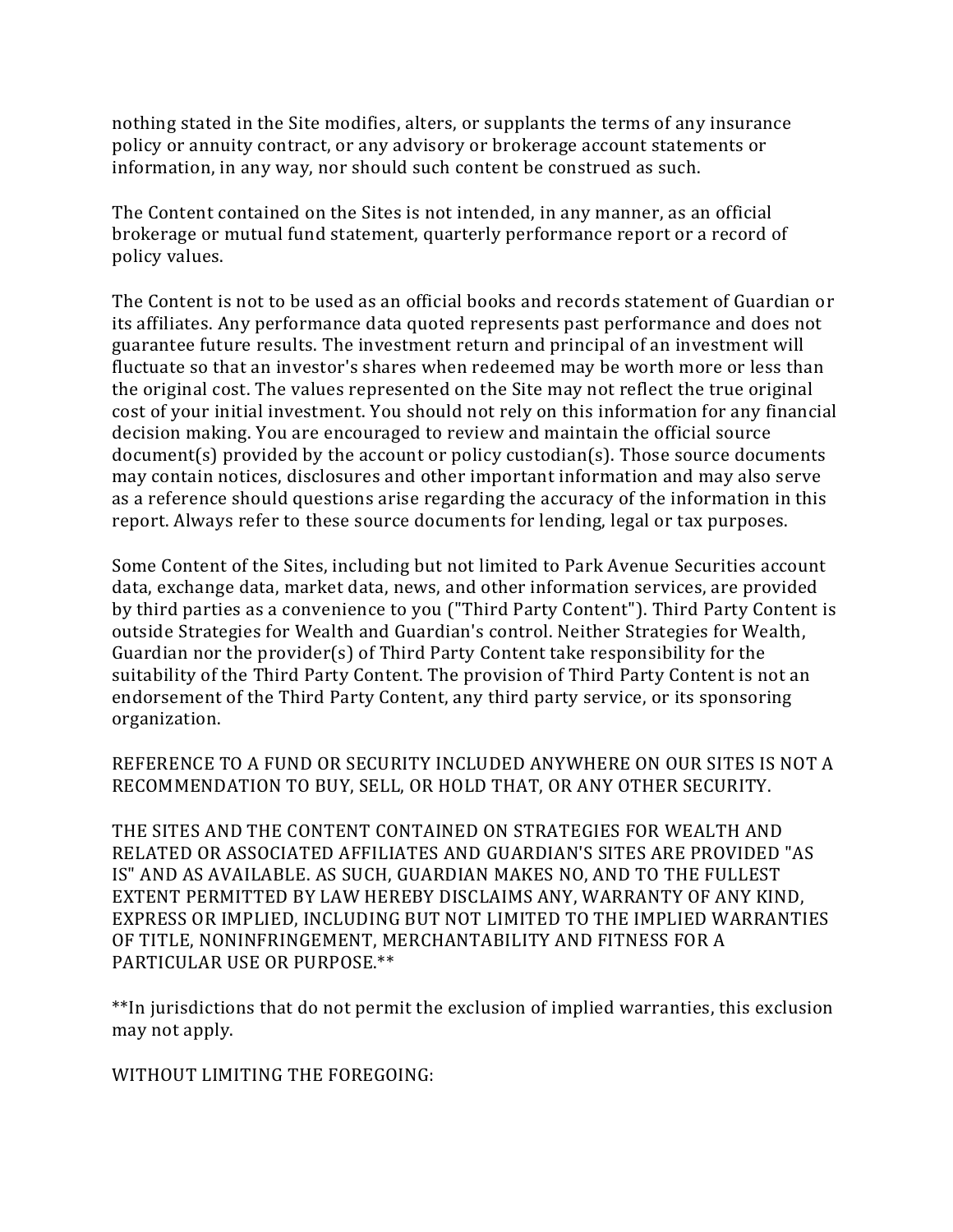STRATEGIES FOR WEALTH, ITS RELATED AND ASSOCIATED AFFILIATES, AND GUARDIAN DO NOT GUARANTEE, AND DISCLAIMS ANY WARRANTY, THAT THE SITES WILL BE AVAILABLE AT ALL TIMES, WILL OPERATE WITHOUT INTERRUPTION OR ERROR, OR WILL BE FREE OF AND SECURE FROM VIRUSES, WORMS, "TROJAN HORSES", HACKING, OR OTHER HARMFUL OR DESTRUCTIVE ELEMENTS CREATED BY OTHERS, OR FROM COOKIES PLACED BY GUARDIAN OR OTHERS. YOU UNDERSTAND THAT YOU ARE RESPONSIBLE FOR IMPLEMENTING SUFFICIENT PROCEDURES AND CHECKPOINTS TO SATISFY YOUR PARTICULAR REQUIREMENTS FOR ACCURACY OF DATA INPUT AND OUTPUT; AND

STRATEGIES FOR WEALTH, ITS RELATED AND ASSOCIATED AFFILIATES, AND GUARDIAN MAKE NO WARRANTY AS TO THE RELIABILITY, ACCURACY, TIMELINESS, USEFULNESS, ADEQUACY, COMPLETENESS OR SUITABILITY OF THE SITES OR CONTENT, PRODUCTS OR SERVICES PROVIDED THROUGH THE SITES.

YOU AGREE TO BE SOLELY RESPONSIBLE FOR YOUR USE OF STRATEGIES FOR WEALTH, ITS RELATED AND ASSOCIATED AFFILIATES, AND GUARDIAN'S SITES, WHICH IS AT YOUR OWN RISK, AND YOU ASSUME FULL RESPONSIBILITY FOR AND RISK OF LOSS RESULTING FROM YOUR USE. STRATEGIES FOR WEALTH, GUARDIAN, ITS OFFICERS, DIRECTORS, EMPLOYEES, AGENTS, AND CONTENT PROVIDERS SHALL NOT BE LIABLE FOR ANY DIRECT, INDIRECT, INCIDENTAL, SPECIAL, CONSEQUENTIAL, OR PUNITIVE DAMAGES ARISING OUT OF YOUR USE OF OR INABILITY TO USE THE SITES EVEN IF ADVISED OF THE POSSIBILITY OF SUCH DAMAGES.

#### **Limitations of Liability**

FOR PURPOSES OF THIS LIMITATION OF LIABILITY PROVISION, "GUARDIAN" REFERS TO THE GUARDIAN LIFE INSURANCE COMPANY OF AMERICA, INCLUDING ITS PARENTS, SUBSIDIARIES, AGENCY (STRATEGIES FOR WEALTH), AFFILIATES, PREDECESSORS, SUCCESSORS, AND ASSIGNS, AND EACH OF THEIR RESPECTIVE OFFICERS, DIRECTORS, EMPLOYEES, AND AGENTS.

YOU WAIVE THE RIGHT TO ASSERT A CLAIM AGAINST STRATEGIES FOR WEALTH, ITS RELATED AND ASSOCIATED AFFILIATES, AND GUARDIAN MORE THAN TWELVE (12) MONTHS AFTER THE FIRST EVENT OR FACT THAT GIVES RISE TO THE CLAIM.

EXCEPT AS EXPRESSLY PROVIDED IN THESE TERMS, IN NO EVENT SHALL STRATEGIES FOR WEALTH, ITS RELATED AND ASSOCIATED AFFILIATES, OR GUARDIAN BE LIABLE TO YOU OR TO ANY THIRD PARTY FOR ANY DAMAGES ARISING OR RESULTING FROM ANY INTERRUPTION IN OR DISRUPTION TO THE SITES OR CONTENT. IN NO EVENT SHALL STRATEGIES FOR WEALTH, ITS RELATED AND ASSOCIATED AFFILIATES, OR GUARDIAN BE LIABLE TO YOU OR TO ANY THIRD PARTY FOR ANY INDIRECT, INCIDENTAL, OR CONSEQUENTIAL DAMAGES (INCLUDING BUT NOT LIMITED TO LOST DATA, LOST PROFITS, OR LOST BUSINESS OPPORTUNITIES), REGARDLESS OF THE LEGAL THEORY, REGARDLESS OF WHETHER SUCH DAMAGES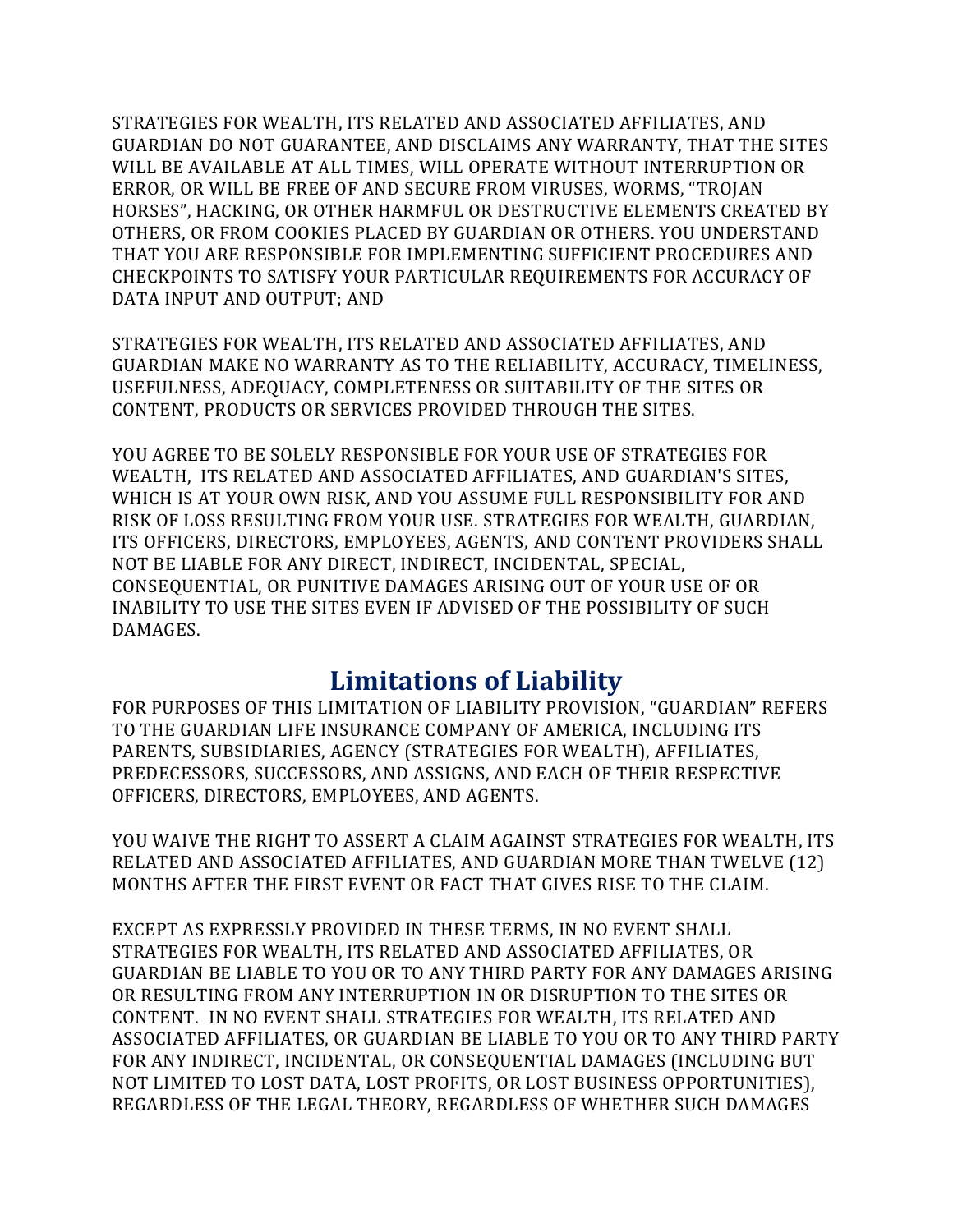WERE FORESEEABLE, AND REGARDLESS OF WHETHER GUARDIAN WAS ADVISED OF THE POSSIBILITY OF SUCH DAMAGES.

IN NO EVENT SHALL STRATEGIES FOR WEALTH, ITS RELATED AND ASSOCIATED AFFILIATES, OR GUARDIAN'S AGGREGATE LIABILITY ARISING OUT OF OR RELATING TO THESE TERMS EXCEED THE GREATER OF: (1) \$2,500; OR (2) THREE (3) TIMES THE AGGREGATE AMOUNT PAID OR PAYABLE BY YOU TO STRATEGIES FOR WEALTH, ITS RELATED AND ASSOCIATED AFFILIATES, OR GUARDIAN PURSUANT TO THIS AGREEMENT IN THE TWELVE (12) MONTHS PRECEDING THE EVENT THAT GAVE RISE TO THE CLAIM. NOTWITHSTANDING THE FOREGOING, THE LIMITATIONS OF LIABILITY IN THIS PARAGRAPH SHALL NOT APPLY TO INJURIES: (1) TO THE BODY OR PERSON; OR (2) CAUSED BY GUARDIAN'S WILLFUL, MALICIOUS, RECKLESS, OR GROSSLY NEGLIGENT ACTS OR OMISSIONS.

THESE LIMITATIONS OF LIABILITY SHALL SURVIVE THE TERMINATION OF THESE TERMS. BECAUSE THE LAW REGARDING LIMITATIONS OF LIABILITY VARIES BY STATE, THESE LIMITATIONS OF LIABILITY MAY NOT APPLY TO YOU.

NOTICE TO NEW JERSEY CONSUMERS: THESE LIMITATIONS OF LIABILITY APPLY IN NEW JERSEY.

THESE LIMITATIONS SHALL APPLY WHETHER THE ASSERTED LIABILITY OR DAMAGES ARE BASED IN CONTRACT (INCLUDING, BUT NOT LIMITED TO, BREACH OF WARRANTY), TORT (INCLUDING, BUT NOT LIMITED TO, NEGLIGENCE) OR ANY OTHER LEGAL OR EQUITABLE GROUNDS. YOUR SOLE AND EXCLUSIVE REMEDY FOR DISSATISFACTION WITH THE SITES IS TO STOP USING THE SITES.

IF THE FOREGOING DISCLAIMERS OF WARRANTIES AND LIMITATIONS OF LIABILITY ARE HELD TO BE UNENFORCEABLE, YOU AGREE THAT STRATEGIES FOR WEALTH OR GUARDIAN'S LIABILITY, RESPECTIVELY, TO YOU, WHETHER IN TORT, CONTRACT OR OTHERWISE, FOR ALL CAUSES SHALL NOT EXCEED IN THE AGGREGATE \$500.

#### **Indemnity and Release**

You agree to defend, indemnify and hold Strategies for Wealth, its related and associated affiliates, Guardian, and, as applicable, each of the parent companies, subsidiaries and affiliates and the successors of each of the foregoing, and the officers, directors, agents, and employees of each of the foregoing, harmless from any and all liabilities, costs, and expenses, including reasonable attorneys' fees, related to or in connection with (i) your use of the Sites or Content; (ii) your violation of any term or condition of these Terms, including without limitation, your breach of any of the representations and warranties; (iii) your violation of any third party rights, including without limitation any right of privacy, publicity rights or intellectual property rights; (iv) your violation of any law, rule or regulation of the United States or any other country; (v) any claim or damages that arise as a result of any information or material that you provide to Strategies for Wealth or Guardian; or (vi) any other party's access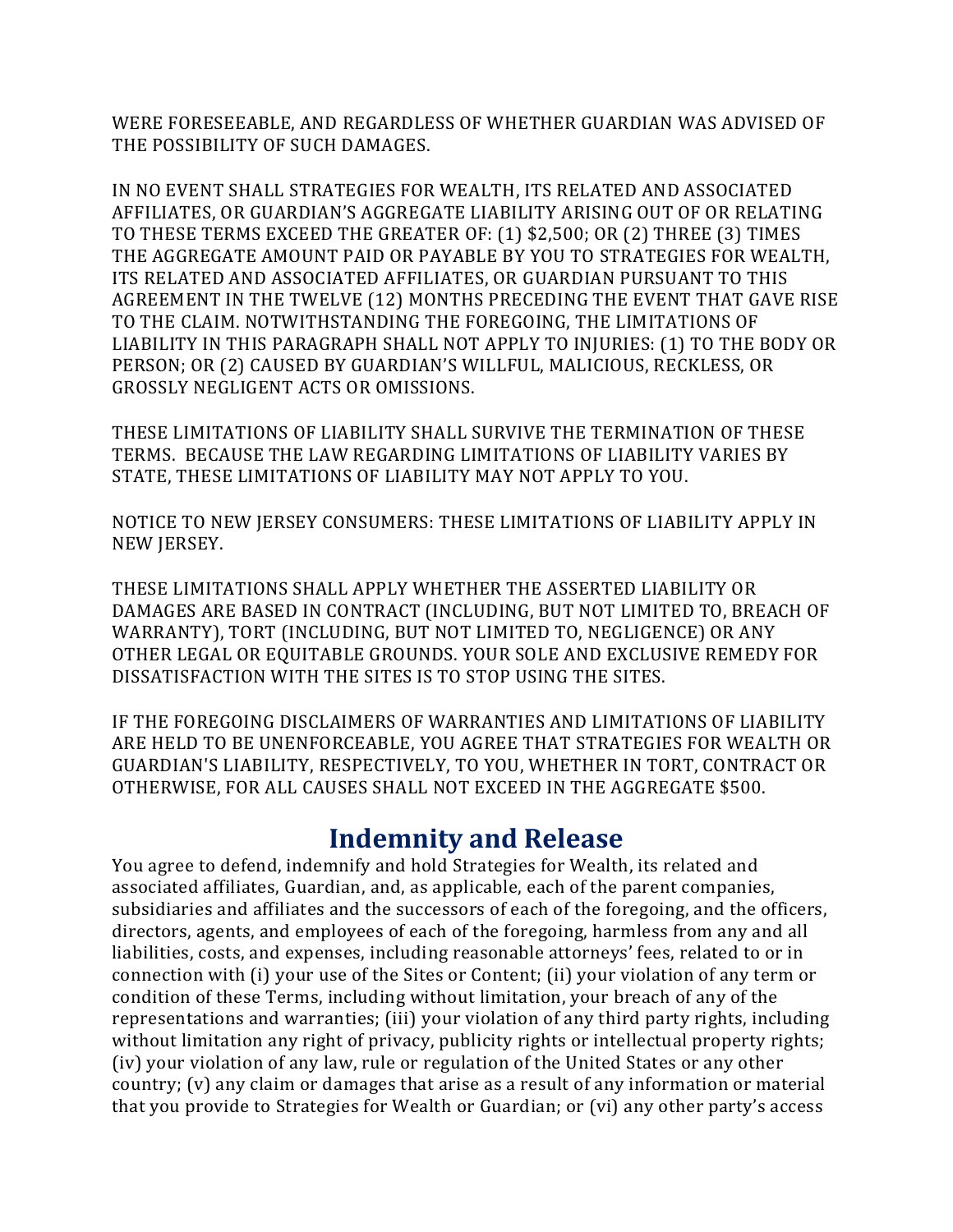and use of the Sites with your unique username, password or other appropriate security code.

In the event that you have a dispute with another user or party related to the Sites or Content, you release Strategies for Wealth, its related and associated affiliates, Guardian (and our officers, directors, agents, subsidiaries, and employees) from all claims, demands, and damages (actual and consequential) arising out of or in any way connected with such disputes.

## **Termination**

We may suspend or terminate your account or your access to the Sites at any time without notice, for any reason or for no reason. You understand that any termination of your account may involve the permanent deletion of your data. Neither Strategies for Wealth, , its related and associated affiliates, nor Guardian will have any liability whatsoever to you for any suspension or termination, including for deletion of your data. The provisions of these Terms regarding Restrictions on Use of the Sites, Intellectual Property Rights and Ownership, Unsolicited Submissions, Warranty Disclaimer, Limitation of Liability, Indemnity and Release, Severability and Interpretation, and Governing Law shall survive any termination.

## **Severability and Interpretation**

If any provision of these Terms is held to be invalid or unenforceable, such provision shall be struck and the remaining provisions shall be enforced. You agree that these Terms and all incorporated agreements may be assigned by Strategies for Wealth, its related and associated affiliates, or Guardian at our sole discretion. Headings are for reference purposes only and in no way define, limit, construe or describe the scope or extent of such section. Our failure to act with respect to a breach by you or others does not waive our right to act with respect to subsequent or similar breaches. A printed version of these Terms will be admissible in judicial and administrative proceedings based upon or relating to these Terms to the same extent as other business documents originally generated and maintained in printed form.

## **Governing Law**

Any claim arising out of or relating to these Terms or the use of the Sites and Content shall be governed by the laws of the United States and the State of New York, without regard to its choice of law provisions. You expressly agree to submit any disputes to the exclusive jurisdiction of the state and federal courts located in New York, New York.

## **Apple Disclaimer**

The following paragraph applies to any version of the Sites that you acquire from the Apple App Store. These Terms constitute an agreement entered into between you and Guardian. Apple, Inc. ("Apple") is not a party to these Terms and shall have no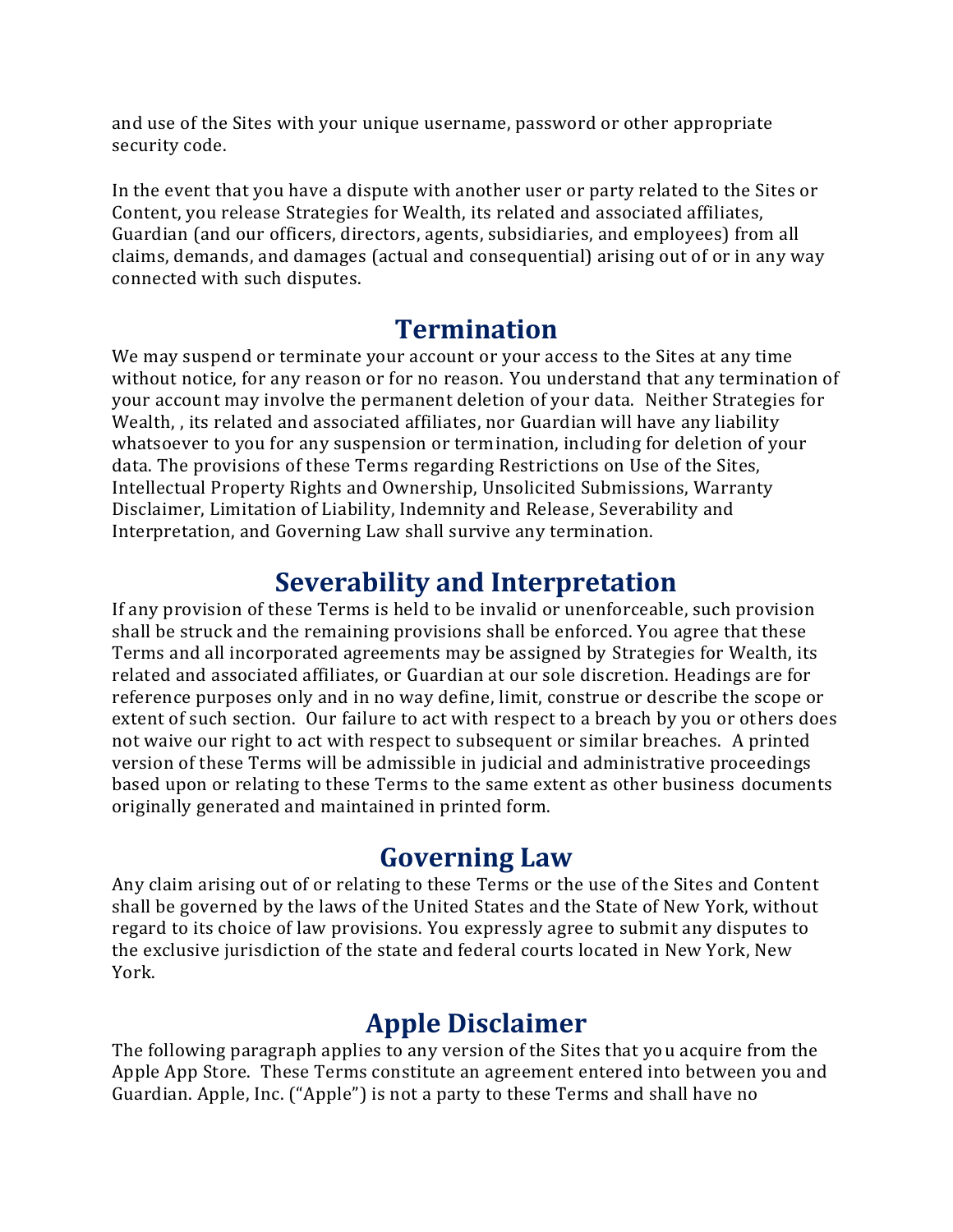obligations with respect to the Sites. Guardian, not Apple, is solely responsible for any version of the Sites that you acquire from the Apple App Store and the content thereof as set forth hereunder. However, Apple and Apple's subsidiaries are third party beneficiaries of these Terms. Upon your acceptance of these Terms, Apple shall have the right (and will be deemed to have accepted the right) to enforce these Terms against you with respect to the version of the Sites you acquire from the Apple App Store as a third-party beneficiary of these Terms. You represent and warrant that (i) you are not located in a country that is subject to a U.S. Government embargo, or that has been designated by the U.S. Government as a "terrorist supporting" country; and (ii) you are not listed on any U.S Government list of prohibited or restricted parties. These Terms incorporate by reference the Licensed Application End User License Agreement published by Apple, for purposes of which, you are "the end-user." In the event of a conflict in the terms of the Licensed Application End User License Agreement and these Terms, these Terms shall control.

#### **Binding Arbitration**

a. Purpose. Any Dispute (as defined below in these Terms) involving you and Strategies for Wealth, its related and associated affiliates, and/or Guardian shall be resolved through individual arbitration. In arbitration, there is no judge or jury and there is less discovery and appellate review than in court. This Section (the "Arbitration Provision") shall be broadly interpreted.

b. Definitions. The term "Dispute" means any claim or controversy related to the Sites, including but not limited to any and all: (1) claims for relief and theories of liability, whether based in contract, tort, fraud, negligence, statute, regulation, ordinance, or otherwise; (2) claims that arose before these Terms or any prior agreement; (3) claims that arise after the expiration or termination of these Terms; and (4) claims that are currently the subject of purported class action litigation in which you are not a member of a certified class. As used in this Arbitration Provision, "Guardian" means Guardian Life and any of its predecessors, successors, assigns, parents, subsidiaries and affiliated companies, Agency (Strategies for Wealth, its related and associated affiliates ) and each of their respective officers, directors, employees and agents, and "you" means you and any users or beneficiaries of your access to the Sites. Notwithstanding the foregoing, Disputes relating to the scope, validity, or enforceability of this arbitration provision will not be subject to arbitration.

c. Right to Sue in Small Claims Court. Notwithstanding anything in this Arbitration Provision, either party may elect to bring an individual action in small claims court if the claim is not aggregated with the claim of any other person and if the amount in controversy is properly within the jurisdiction of the small claims court.

d. Right to Opt Out. IF YOU DO NOT WISH TO ARBITRATE DISPUTES YOU MAY DECLINE TO HAVE YOUR DISPUTES WITH STRATEGIES FOR WEALTH, ITS RELATED AND ASSOCIATED AFFILIATES, OR GUARDIAN ARBITRATED BY NOTIFYING GUARDIAN IN WRITING WITHIN 30 DAYS OF THE LATER OF YOUR FIRST ACCESS TO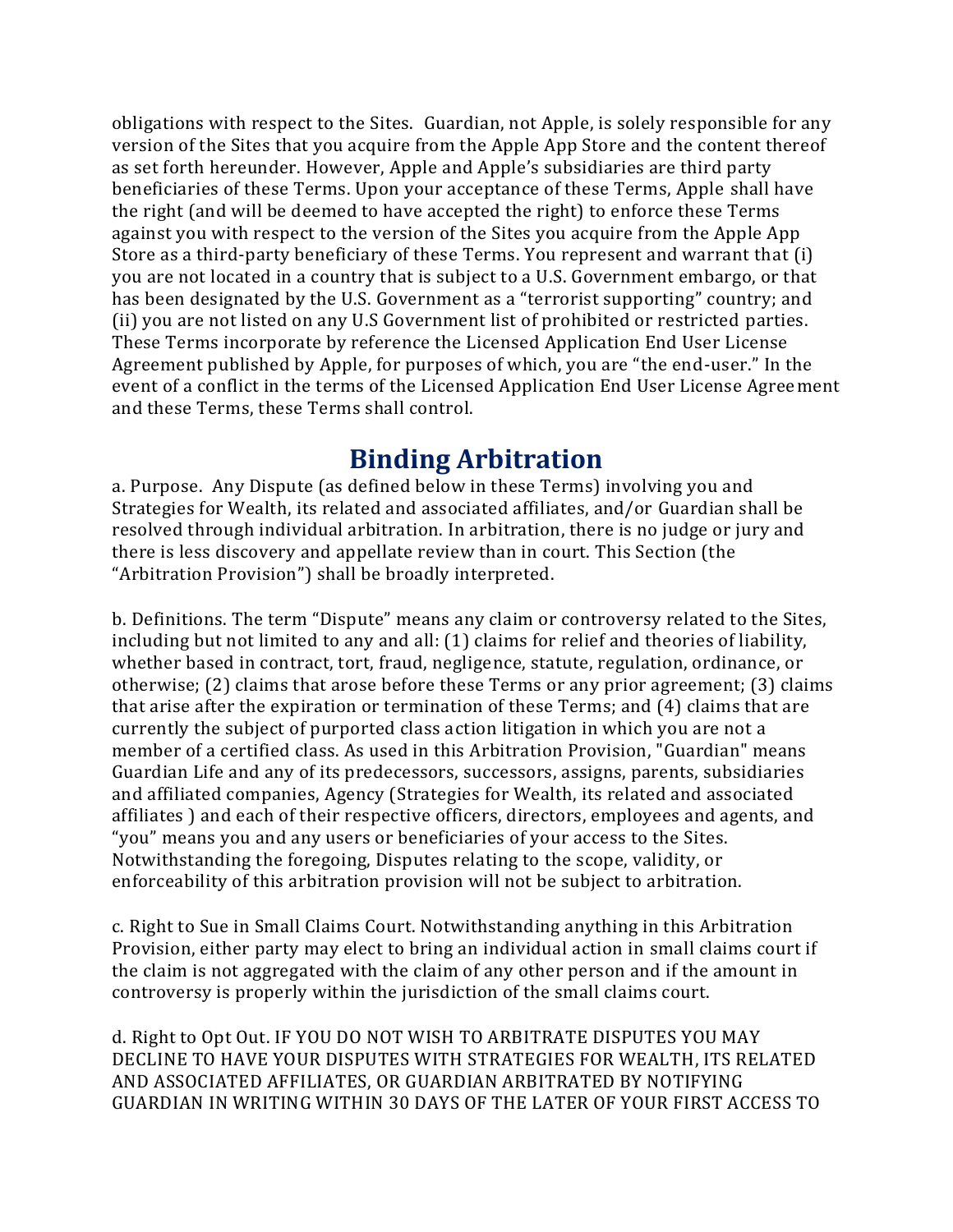OR USE OF THE SITES, BY MAIL TO GUARDIAN, ATTN; PRIVACY OFFICE, LAW AND COMPLIANCE DEPARTMENT, 10 HUDSON YARDS, NEW YORK, NY 10001. YOUR WRITTEN NOTIFICATION TO GUARDIAN MUST INCLUDE YOUR NAME, ADDRESS AND TELEPHONE NUMBER AS WELL AS A CLEAR STATEMENT THAT YOU DO NOT WISH TO RESOLVE DISPUTES WITH GUARDIAN THROUGH ARBITRATION. YOUR DECISION TO OPT OUT OF THIS ARBITRATION PROVISION WILL HAVE NO ADVERSE EFFECT ON YOUR RELATIONSHIP WITH GUARDIAN OR PRODUCTS AND SERVICES PROVIDED BY GUARDIAN.

e. Initiation of Arbitration Proceeding/Selection of Arbitrator. The party initiating the arbitration proceeding may open a case with the American Arbitration Association ("AAA") by visiting its website ([www.adr.org\)](http://www.adr.org/) or calling its toll free number (1-800- 778-7879). You may deliver any required or desired notice to Strategies for Wealth or Guardian by mail to Guardian Life, Attn: Privacy Office, Law and Compliance Department, 10 Hudson Yards, New York, NY 10001.

f. Arbitration Procedures. This Arbitration Provision shall be governed by the Federal Arbitration Act. Arbitrations shall be administered by AAA pursuant to its Consumer Arbitration Rules (the "AAA Rules") as modified by the version of this Arbitration Provision that is in effect when you notify Guardian about your Dispute. You can obtain the AAA Rules from the AAA by visiting its website [\(www.adr.org\)](http://www.adr.org/) or calling its tollfree number (1-800-778-7879). If there is a conflict between this Arbitration Provision and the rest of these Terms, this Arbitration Provision shall govern. If there is a conflict between this Arbitration Provision and the AAA rules, this Arbitration Provision shall govern. If the AAA will not administer a proceeding under this Arbitration Provision as written, the parties shall agree on a substitute arbitration organization. If the parties cannot agree, the parties shall mutually petition a court of appropriate jurisdiction to appoint an arbitration organization that will administer a proceeding under this Arbitration Provision as written applying the AAA Consumer Arbitration Rules. A single arbitrator will resolve the Dispute. Unless you and Strategies for Wealth or Guardian agree otherwise, any arbitration hearing will take place at a location convenient to you in the area where you receive or received any of the Sites from Strategies for Wealth or Guardian; or, if you reside in a location outside of the area where you receive or received any of the Sites, then the arbitration hearing will take place at a location convenient to you in the county where you reside. The arbitrator will honor claims of privilege recognized by law and will take reasonable steps to protect customer account information and other confidential or proprietary information. The arbitrator shall issue a reasoned written decision that explains the arbitrator's essential findings and conclusions. The arbitrator's award may be entered in any court having jurisdiction over the parties only if necessary for purposes of enforcing the arbitrator's award. An arbitrator's award that has been fully satisfied shall not be entered in any court.

g. Waiver of Class Actions and Collective Relief. THERE SHALL BE NO RIGHT OR AUTHORITY FOR ANY CLAIMS TO BE ARBITRATED OR LITIGATED ON A CLASS ACTION, JOINT OR CONSOLIDATED BASIS OR ON BASES INVOLVING CLAIMS BROUGHT IN A PURPORTED REPRESENTATIVE CAPACITY ON BEHALF OF THE GENERAL PUBLIC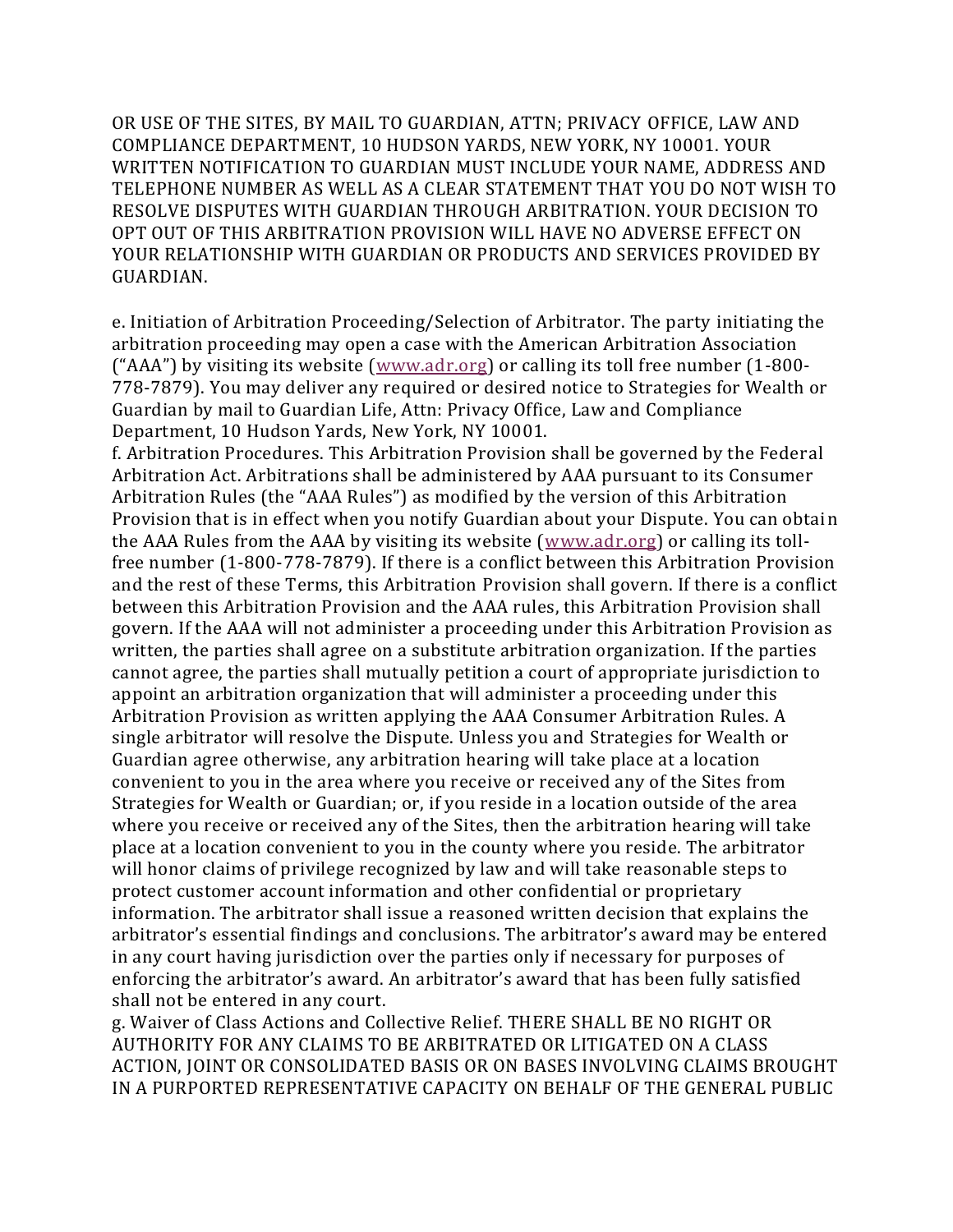(SUCH AS A PRIVATE ATTORNEY GENERAL), OTHER SUBSCRIBERS, OR OTHER PERSONS. THE ARBITRATOR MAY AWARD RELIEF ONLY IN FAVOR OF THE INDIVIDUAL PARTY SEEKING RELIEF AND ONLY TO THE EXTENT NECESSARY TO PROVIDE RELIEF WARRANTED BY THAT INDIVIDUAL PARTY'S CLAIM. THE ARBITRATOR MAY NOT AWARD RELIEF FOR OR AGAINST ANYONE WHO IS NOT A PARTY. THE ARBITRATOR MAY NOT CONSOLIDATE MORE THAN ONE PERSON'S CLAIMS, AND MAY NOT OTHERWISE PRESIDE OVER ANY FORM OF A REPRESENTATIVE OR CLASS PROCEEDING. THIS WAIVER OF CLASS ACTIONS AND COLLECTIVE RELIEF IS AN ESSENTIAL PART OF THIS ARBITRATION PROVISION AND CANNOT BE SEVERED FROM IT. THE REMAINING PORTIONS OF THIS ARBITRATION PROVISION ARE NOT ESSENTIAL PARTS OF THIS ARBITRATION PROVISION AND CAN BE SEVERED FROM IT BY A COURT OF COMPETENT JURISDICTION.

h. Arbitration Fees and Costs. If your claim seeks more than \$75,000 in the aggregate, the payment of the AAA's fees and costs will be governed by the AAA rules. If your claims seek less than \$75,000 in the aggregate, the payment of the AAA's fees and costs will be Guardian's responsibility. However, if the arbitrator finds that your Dispute was frivolous or brought for an improper purpose (as measured by the standards set forth in Federal Rule of Civil Procedure 11(b)), the payment of the AAA's fees and costs shall be governed by the AAA Rules and you shall reimburse Strategies for Wealth and Guardian for all fees and costs that were your obligation to pay under the AAA Rules. You may hire an attorney to represent you in arbitration. You are responsible for your attorneys' fees and additional costs and may only recover your attorneys' fees and costs in the arbitration to the extent that you could in court if the arbitration is decided in your favor. Notwithstanding anything in this Arbitration Provision to the contrary, Guardian will pay all fees and costs that it is required by law to pay.

i. Continuation. This Arbitration Provision will survive the termination or expiration of these Terms.

#### **General Legal Terms**

The Terms constitute the whole legal agreement between you and Strategies for Wealth, its related and associated affiliates, and/or Guardian and govern your use of the Sites, and completely replace any prior agreements between you and Strategies for Wealth, its related and associated affiliates, and/or Guardian in relation to the Sites. No modification or attempted modification of these Terms by you shall be binding on Strategies for Wealth, its related and associated affiliates, and/or Guardian unless made in writing and physically signed by an authorized representative of Guardian.

#### WHETHER IN COURT OR IN ARBITRATION, YOU AND WE AGREE TO WAIVE THE RIGHT TO A TRIAL BY JURY.

Upon termination of these Terms for any reason, Strategies for Wealth, its related and associated affiliates, Guardian and its third party service providers reserve the right to delete all your data, files, electronic messages, or other information that is stored on